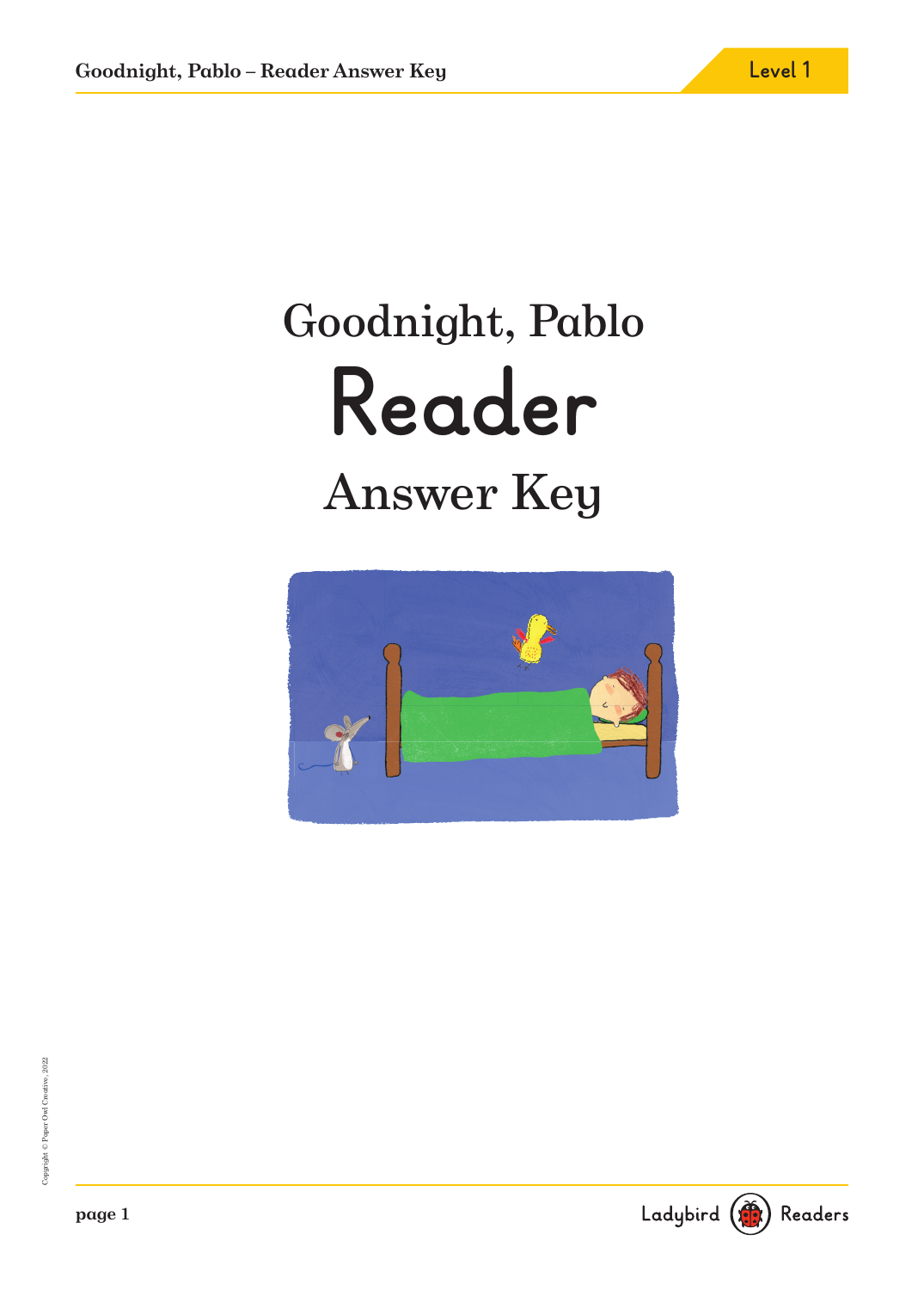# **Page 29** – Activity 1

- d
- e
- f
- c
- b
- 
- a

#### **Page 30** – Activity 2

- This is Pablo.
- This is Wren.
- This is Mouse.
- This is Noa.
- This is Tang.

## Page 31 - Activity 3

- dark
- light
- lamp
- sky
- star

#### **Page 32** – Activity 4

- yes
- no
- no
- yes
- yes

# **Page 33** – Activity 5

## Reader's own answers

- **Model answers**
- This is Pablo.
- No, he cannot sleep.
- No, he does not like the dark.

#### **Page 34** – Activity 6

- "Mouse, where are you?" asks **Wren.**
- "I'm **here!"** says Mouse.
- "I **cannot** see you in the dark," says Wren.
- "Go to **SLEEP,"** says Mouse.

#### **Page 35** – Activity 7

- d
- a
- b
- c

#### **Page 36** – Activity 8

#### Wren finds  $\alpha$  <sup>1</sup>lamp.

Now it is <sup>2</sup> **light**, she can see <sup>3</sup>**Noa**! Wren can see Llama and <sup>4</sup>**Draff**, too. "Look!" says <sup>5</sup>**Mouse**. "Our friends are here." "I cannot see <sup>6</sup>**Tang**," says Pablo. "Tang is here!" says Noa.

#### **Page 37** – Activity 9

#### Reader's own answers **Model answers**

- In bed.
- No, they cannot sleep.
- Yes, it is too light.

#### **Page 38** – Activity 10

- b
- a
- a
- a